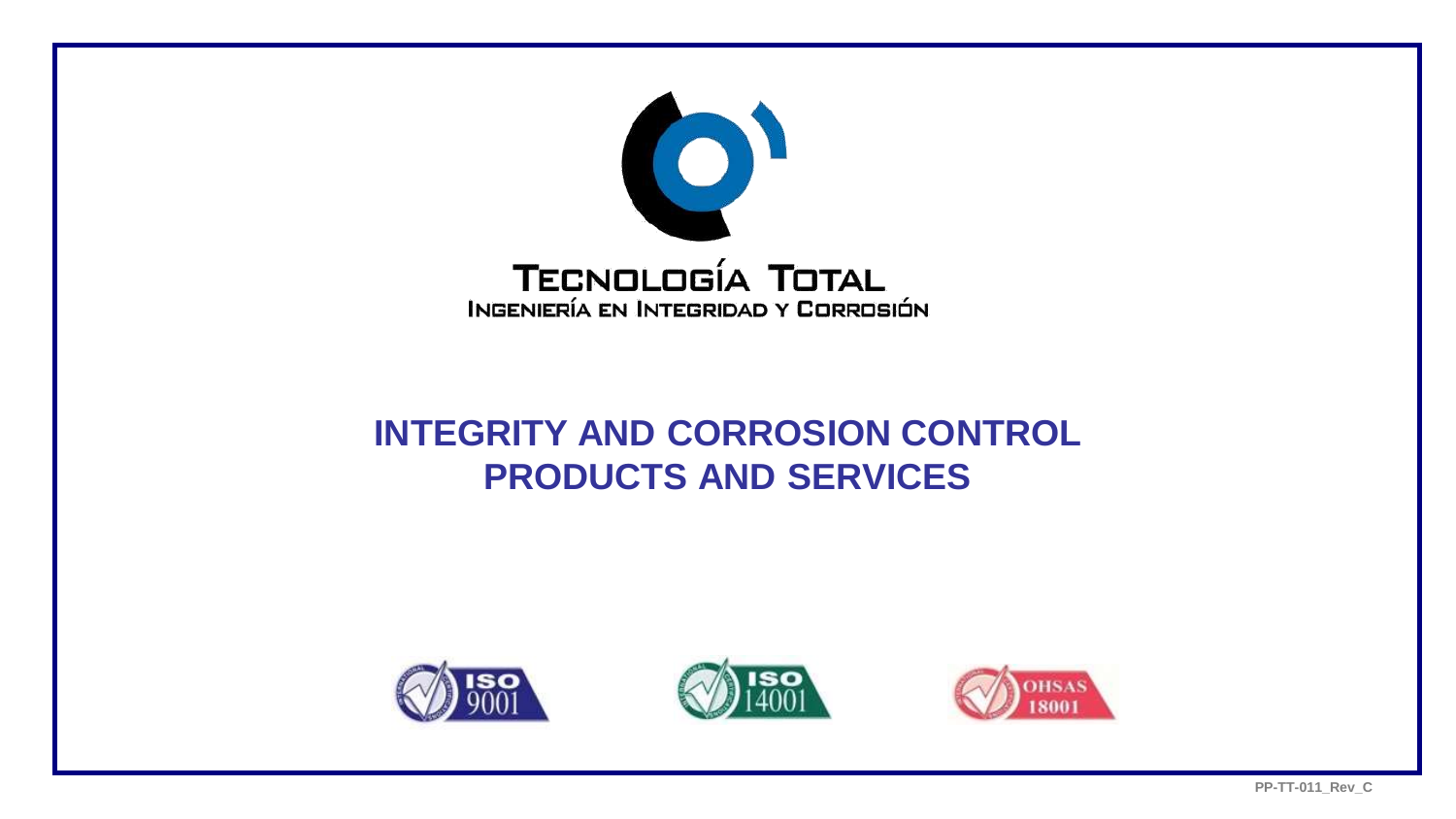

## **Mission**

We are TECNOLOGIA TOTAL SAC, a company dedicated to the provision of engineering and integrity projects, and the commercialization of equipment and supplies for corrosion prevention. We have people who are trained and committed to the company, quality, safety and the environmental protection. By promoting continuous improvement and adjusting our processes, we want to achieve the sustainability and success of the company for the benefit of our clients and stakeholders.

## **Goal**

Lograr la consolidación de las diferentes líneas de negocio de manera rentable y sostenible para el año 2020, construyendo relaciones de mutuo beneficio con nuestros clientes y partes interesadas.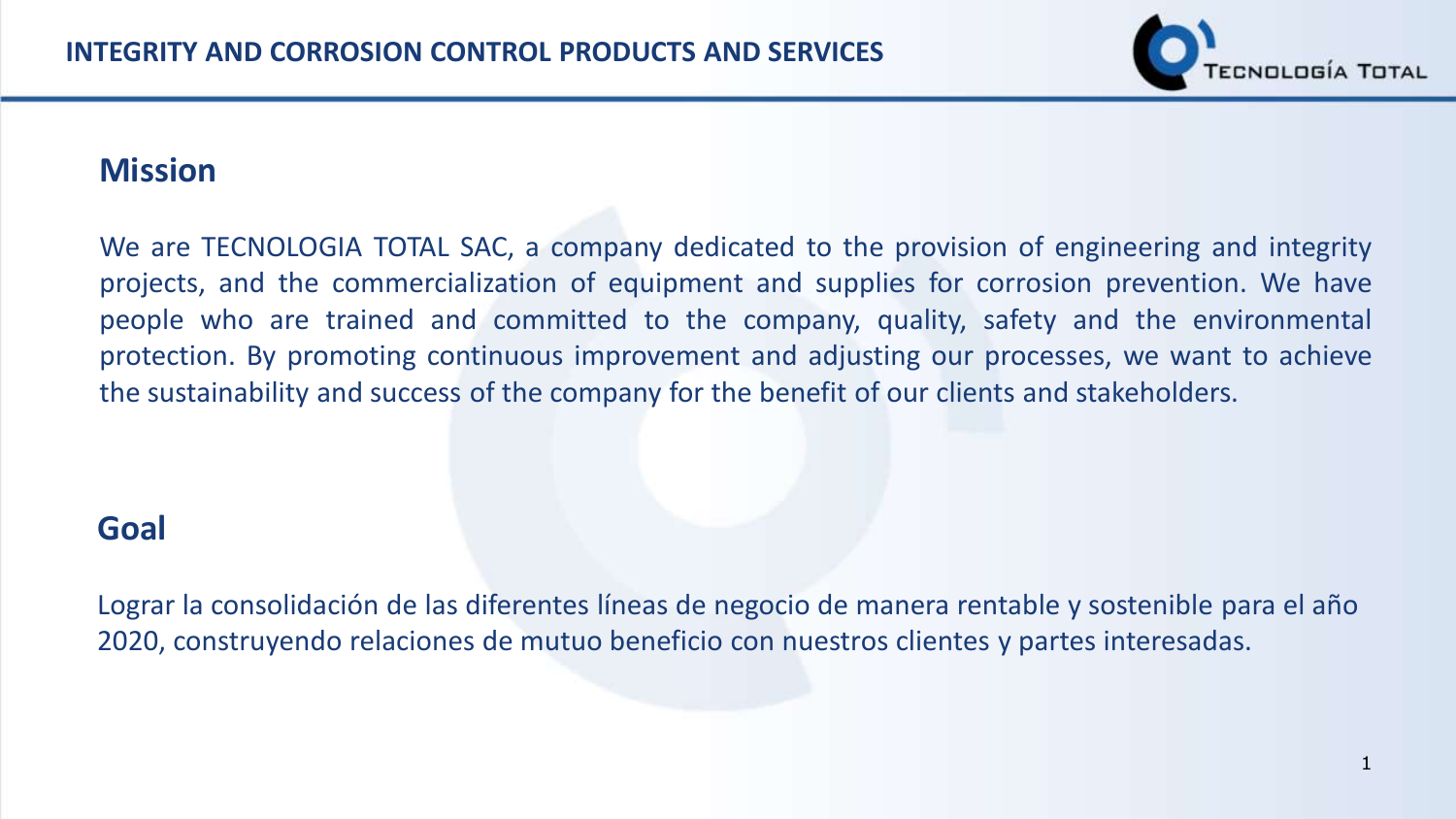

## **Introduction**

TECNOLOGIA TOTAL is a leading engineering company in Corrosion Control in Latin America. Our goal is to provide our customers with an integral portfolio of services for the control and prevention of corrosion. Our clients include the most important companies in the energy and Oil & Gas industry that operate in Latin America.

We have personnel trained and certified by NACE International. Our active membership with NACE allows us to be updated on corrosion control and integrity of industrial facilities.

We are confident that our services and experience provide an adequate profile to be taken into account in your projects.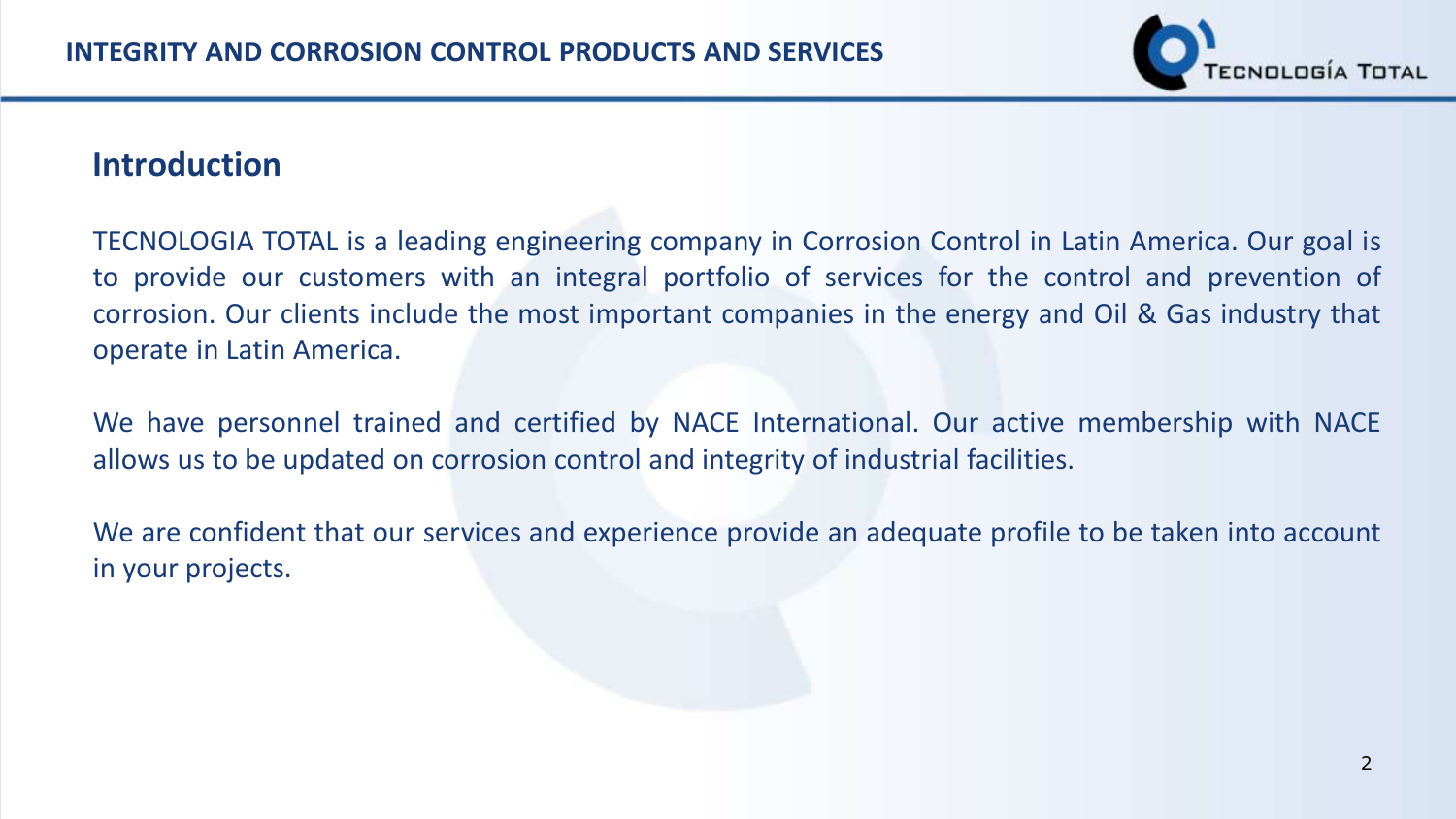

## **Integrated Management System**

Our Integrated Management Policy is to give engineering services, and commercialization of equipment and supplies related to integrity and corrosion control, seeking customer satisfaction, minimizing hazards and risks, providing the required resources to guarantee the highest quality standards in order to prevent occupational hazards and risks, within a framework of protection, pollution prevention and environmental friendliness.

We comply with current legislation, contractual commitments and other requirements to which the organization adheres, as it ensures the resources and proper equipment to ensure the provision of our services. We pledge to carry out a culture of continuous improvement in all processes, because our staff is trained, competent and committed to the sustainability of the organization.





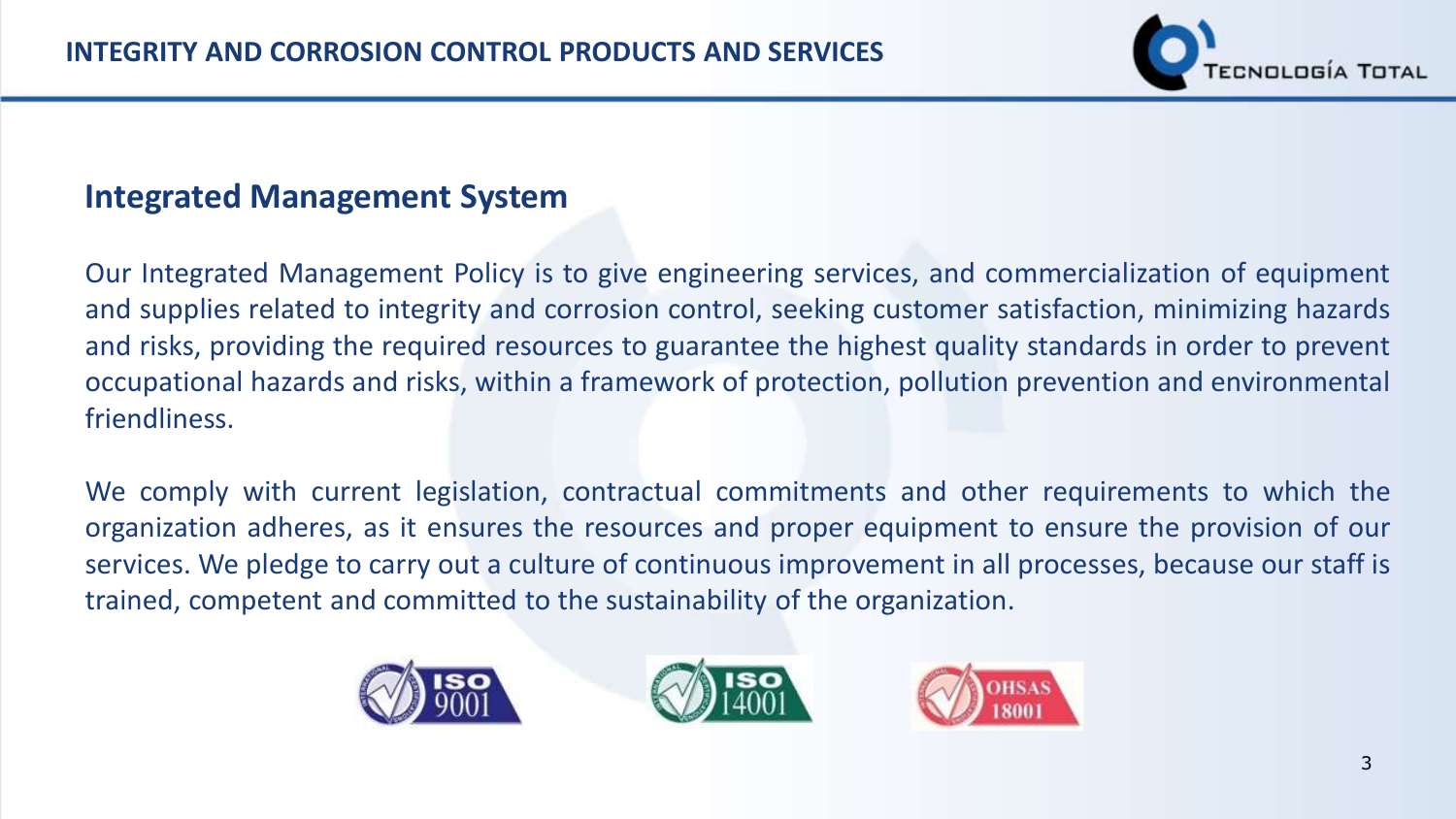

## **Our Services**

#### We have NACE certified personnel to support and advise you in the following areas:



Cathodic Protection





Integrity Internal **Corrosion** 



Direct Assessment



CIS/DCVG/ **PCM** 



AC/DC Interference



Remote Monitoring



Laboratory Failure



Analysis



**Ultrasound**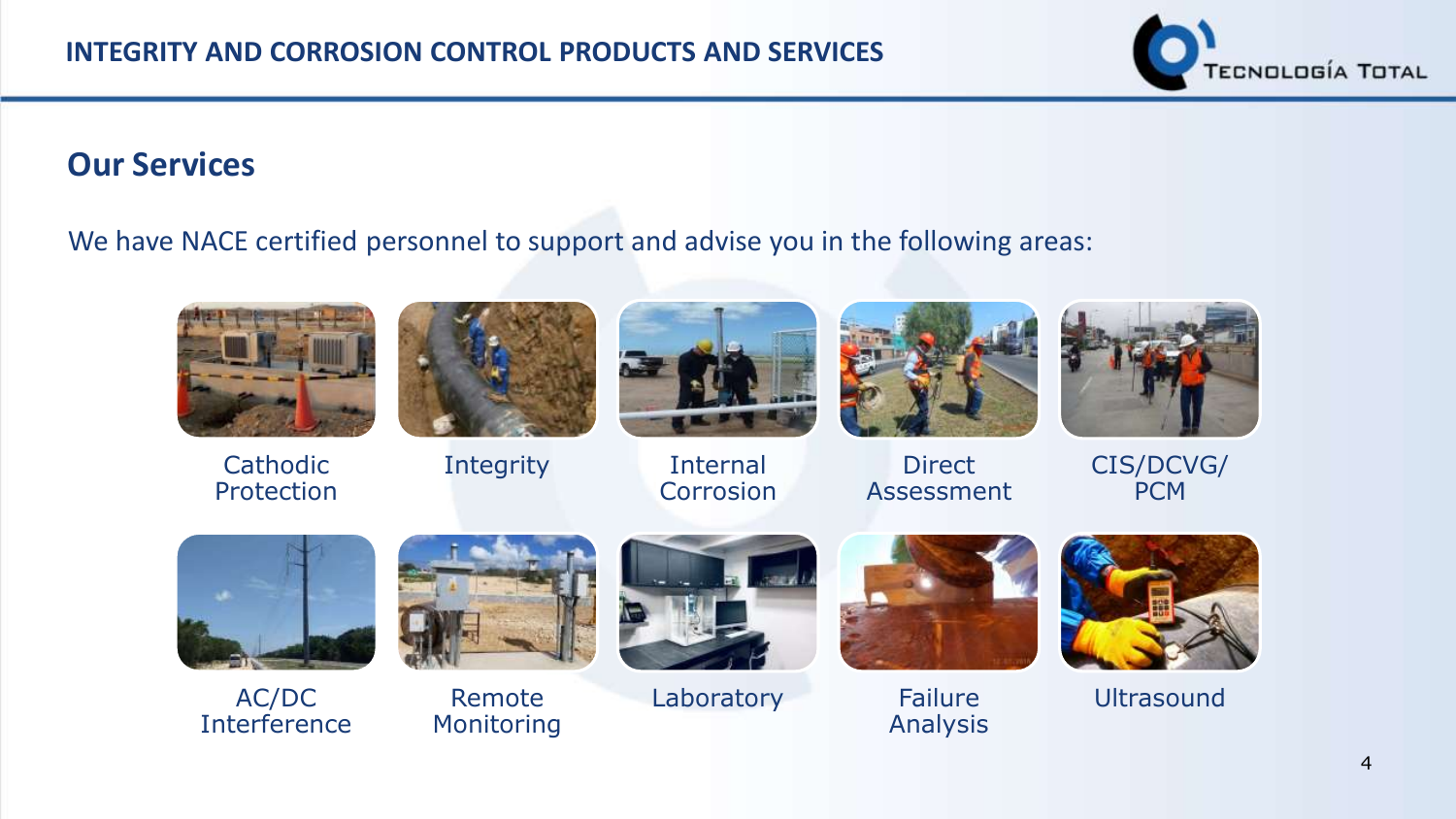

## **Cathodic Protection:**

We have NACE Certified personnel as Cathodic Protection Specialist (CP4), Cathodic Protection Technician (CP3), Cathodic Protection Technician (CP2) and Cathodic Protection Tester (CP1) available to customer's request.

We give support in all the process stages of the cathodic protection systems for pipelines, tanks, docks, platforms, and stations.

- **Design**
- **Manteinance**
- Installation
- Materials supply
- Start-up
- Inspections







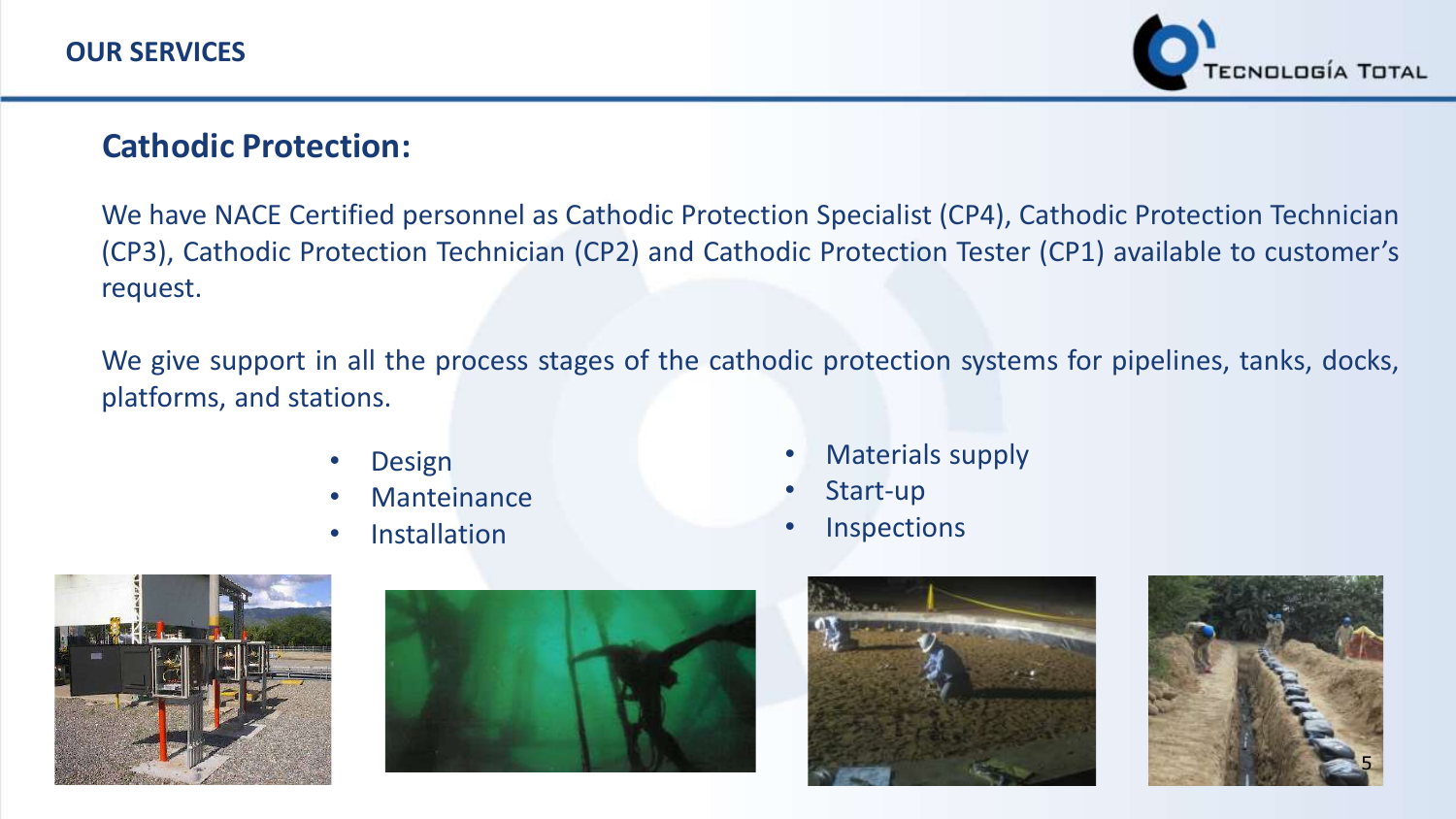

### **Integrity Services:**

In TECNOLOGIA TOTAL we can help you with the complete implementation of the integrity management program or at any stage of the program that your company needs. We have NACE certified professionals as Pipeline Corrosion Integrity Technologist. Additionally, all the inspections, analysis, and predictions of the asset life are performed in strict compliance of the applicable international standards like ASME, AWS, API, ASTM, etc.

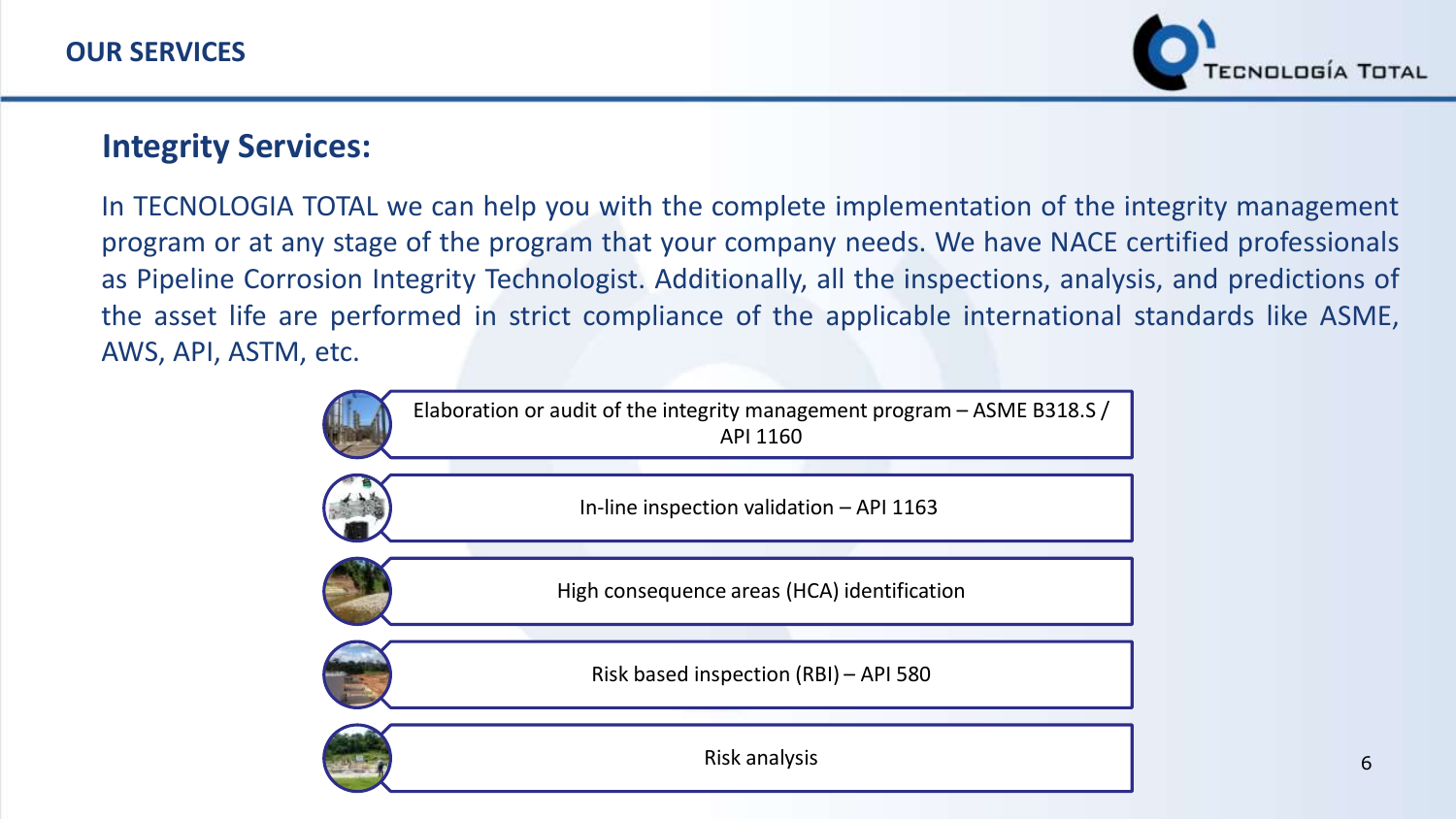

#### **Internal corrosion:**

TECNOLOGIA TOTAL provides a variety of services for internal corrosion control and monitoring, with the support of our NACE certified professionals as Internal Corrosion Technologist and NACE Senior Internal Corrosion Technologist.



(with RCE)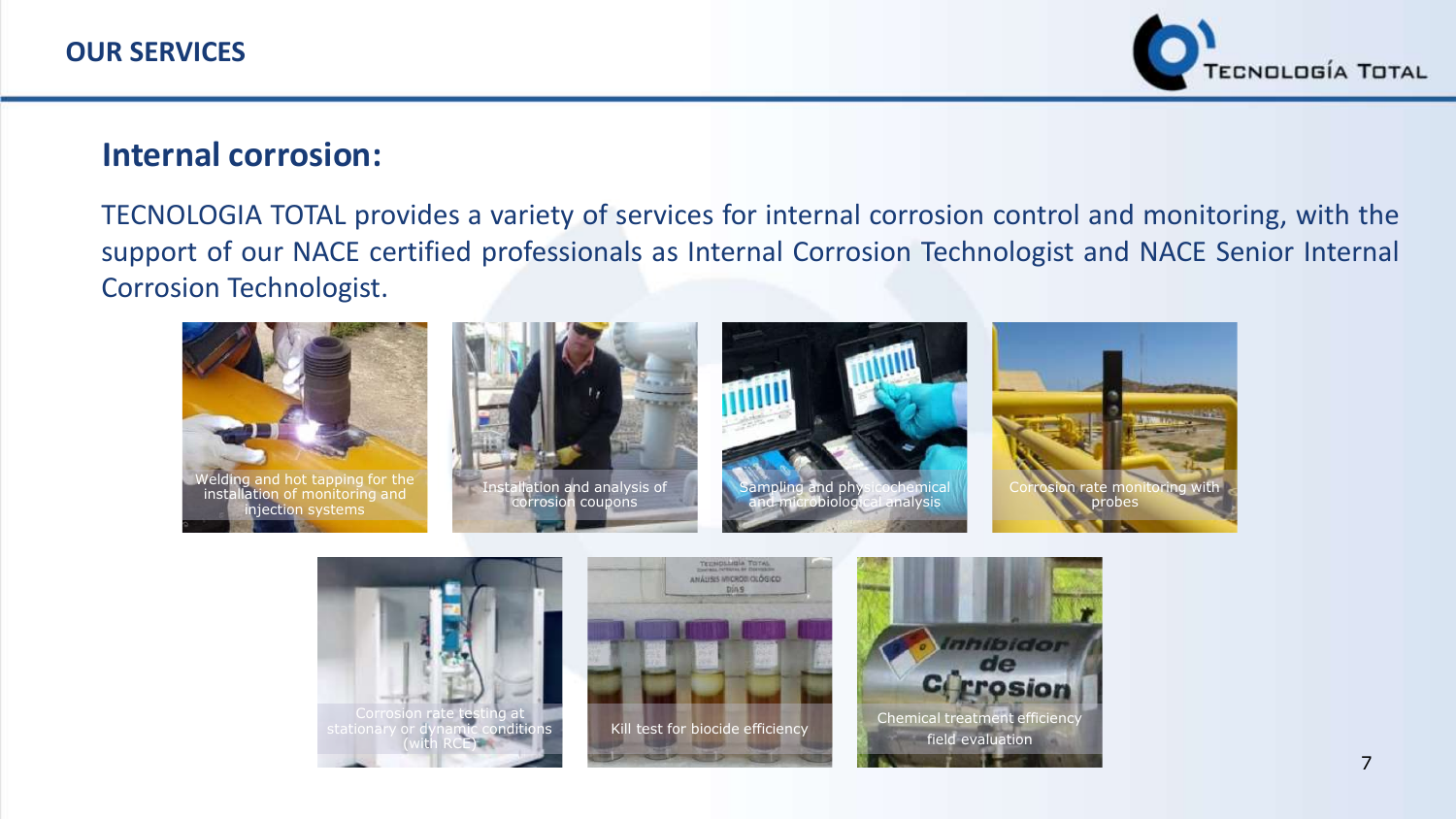

#### **Direct assessment:**

#### TECNOLOGIA TOTAL offers its services to perform the following direct assessments:



External corrosion direct assessment (ECDA)



Internal corrosion direct assessment (ICDA)



Stress corrosion cracking direct assessment (SCCDA)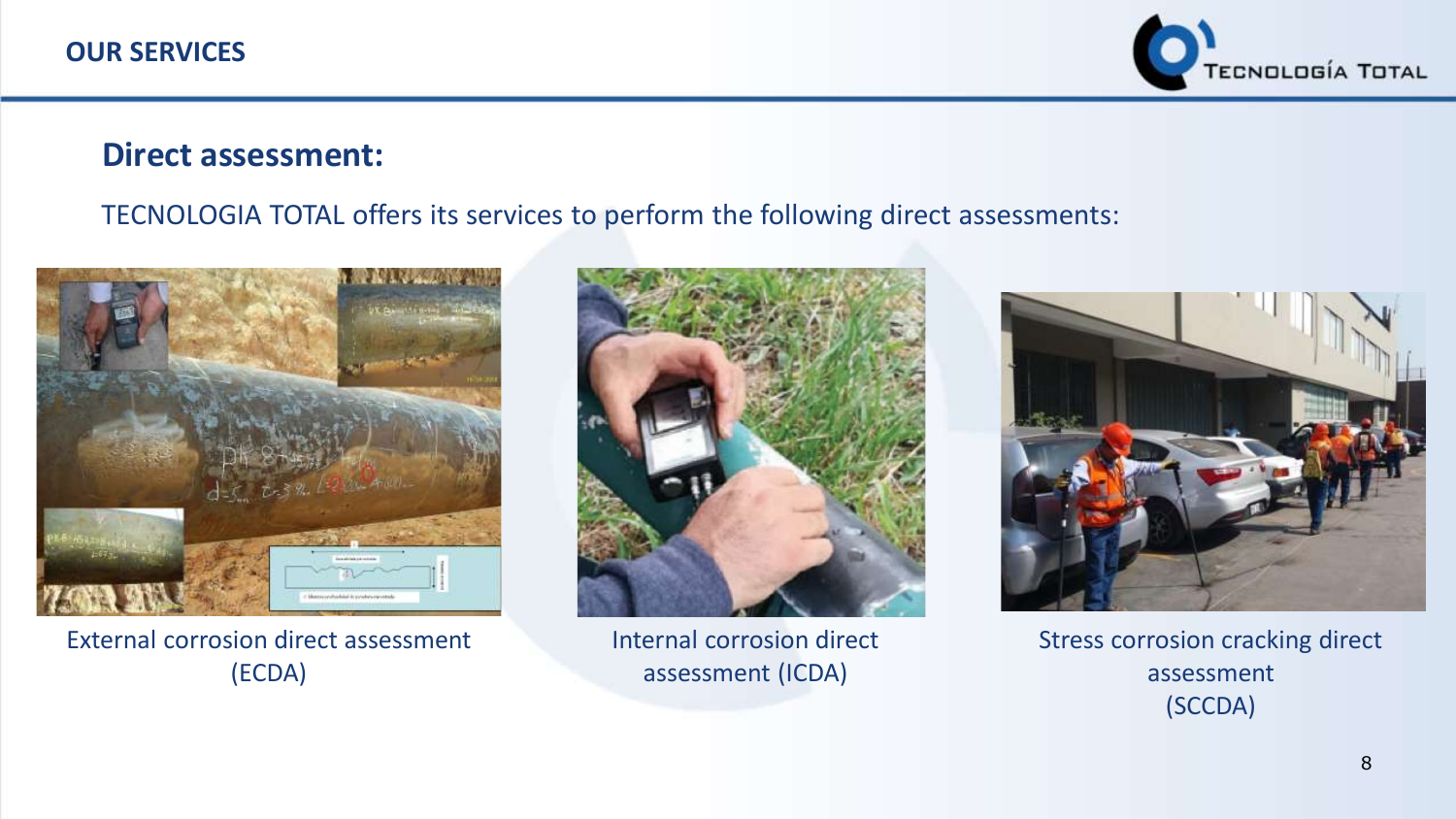

## **Indirect inspections:**

#### TECNOLOGIA TOTAL offers indirect inspections using four main methodologies:

**DCVG (Direct Current Voltage Gradient) CIS (Close Interval Survey) PCM (Pipeline Current** 





## **Mapper)**



#### **Soil Resistivity Survey**



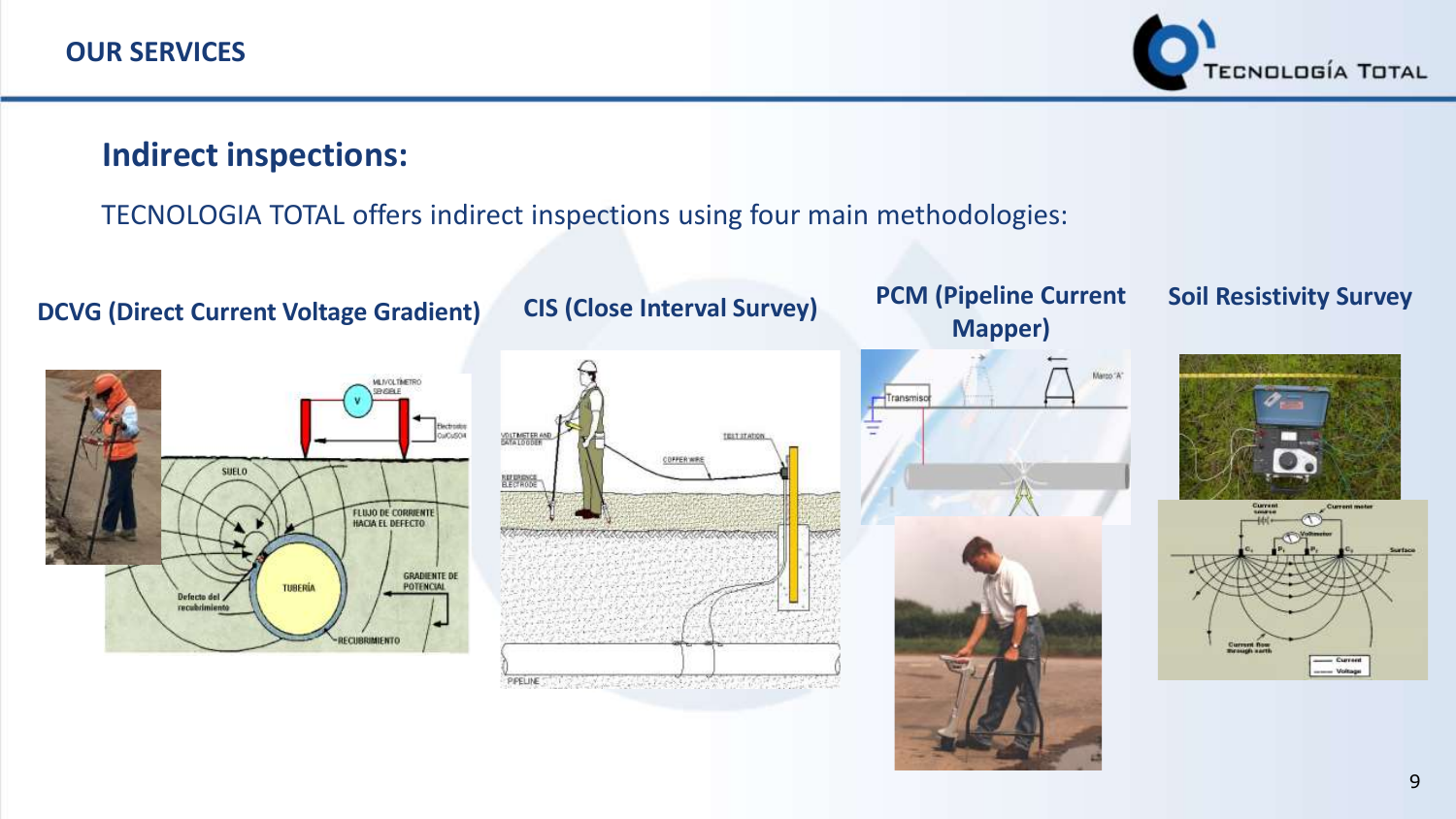

## **AC/DC Interference:**

TECNOLOGIA TOTAL has develop several DC interference studies in Latin America with DC operated trains, cathodic protection systems and telluric currents.

TECNOLOGIA TOTAL has the experience and specialized software for the monitoring, modeling, and mitigation of AC interference problems.



- Transport system currents analysis.
- Field tests for the influence of foreign pipelines.
- HVDC analysis.
- Computer modeling of eddy current intereference.
- Interference mitigation design.
- Telluric currents analysis and mitigation design.



- Soil resistivity analysis.
- Grounding resistance measurements.
- Analysis of the electrical circuit transmission system.
- Computer modeling of induced AC interference effects and fault currents.
- AC interference mitigation design.
- Touch and step voltage analysis and mitigation design.
- AC corrosion mitigation design.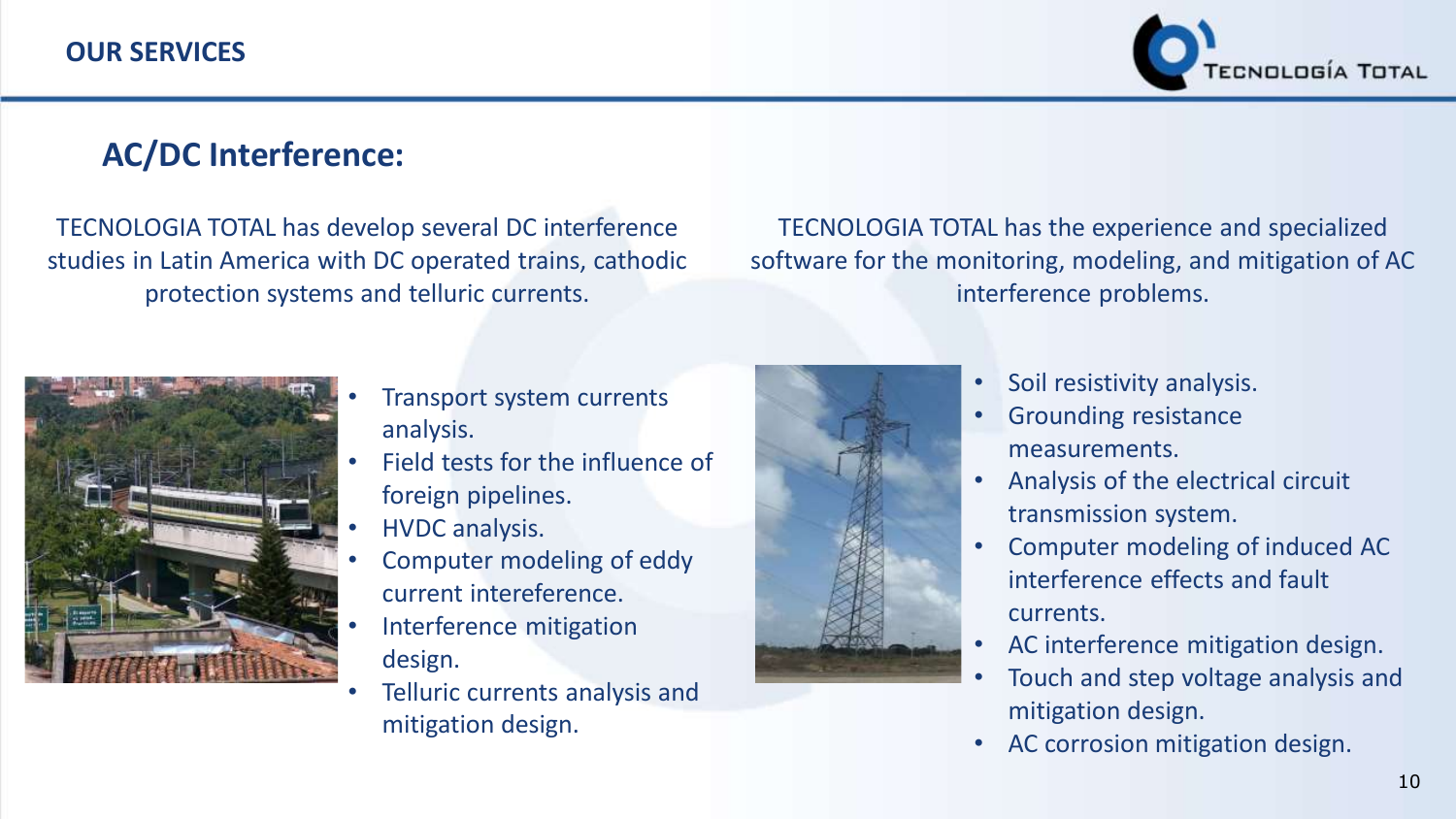

## **Remote monitoring:**

TECNOLOGIA TOTAL has available units and strategical allies for remote monitoring, through three types of communication systems: satellite, cellular GSM, SCADA integration via MODBUS.

#### Applications:







Partnerships:



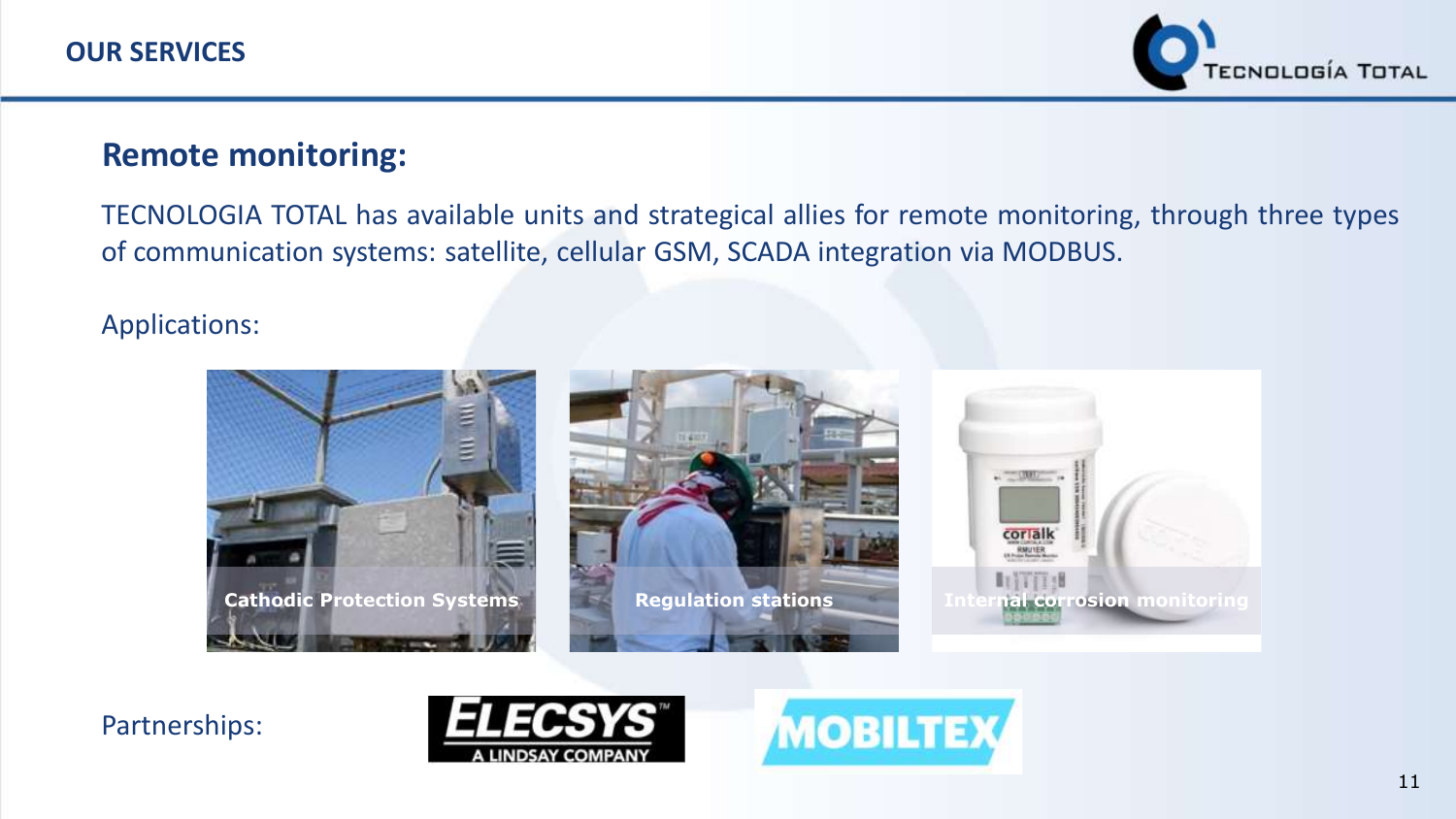

## **Laboratory:**

We have a modern laboratory to perform physicochemical, microbiological, and electrochemical analysis of water, soil and hydrocarbon samples. Our services include:

- Water corrosivity analysis.
- Soil corrosivity analysis.
- Electrochemical analysis.
- Pigging waste analysis.
- Corrosion products analysis.
- Metallic structures failure analysis.
- THPS biocide residue.
- Bacteria count.
- Chemical oxygen demand (COD).
- Biochemical oxygen demand (BOD).
- Total hydrocarbon.









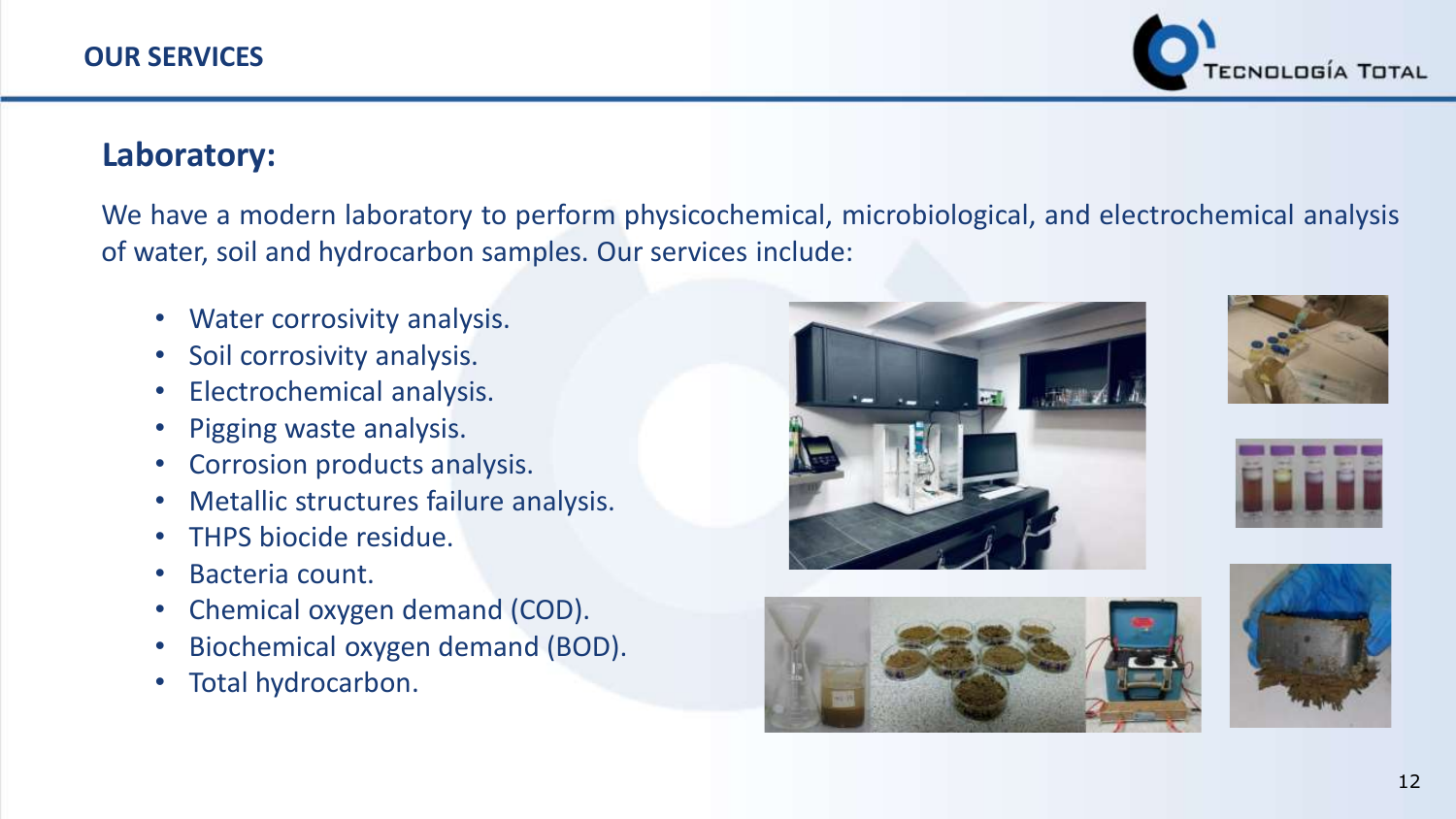CNOLOGÍA TOTAL

## **Failure analysis / Root-cause analysis:**

In TECNOLOGIA TOTAL we have all the resources to develop studies that can determine the failure mechanism of pipelines or process equipment, in order to assist you in the decision of replacement, maintenance and corrosion control.

- Effective methodology.
- Specialized personnel in different areas of expertise.
- Complete laboratory and external lab assistance in case it is required.

## **Industrial ultrasound inspection:**

- Discontinuity detection and characterization.
- Measurement of thickness, degree and extension of corrosion.
- Physical characteristics determination such as metallurgical structure, grain size and elastic constants.
- Define bonding characteristics.
- Evaluation of the process variables influence on the material.



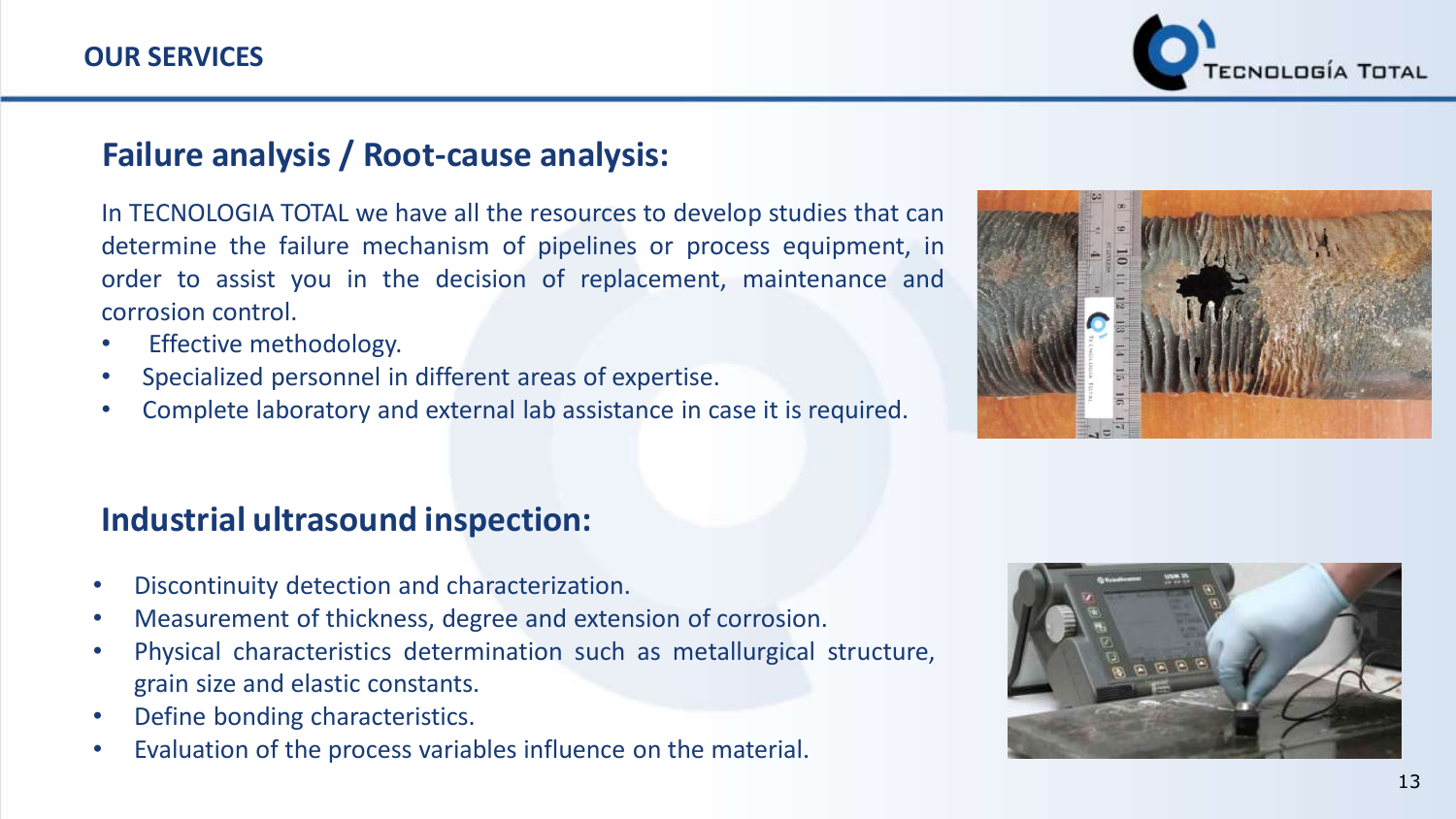

## **Our Products:**

We have products to meet all your needs related to corrosion control and integrity, reinforced by our strategic alliances and with high quality standards:



Pipeline accessories Cathodic protection

supplies



Specialized and inspection equipment



Coating systems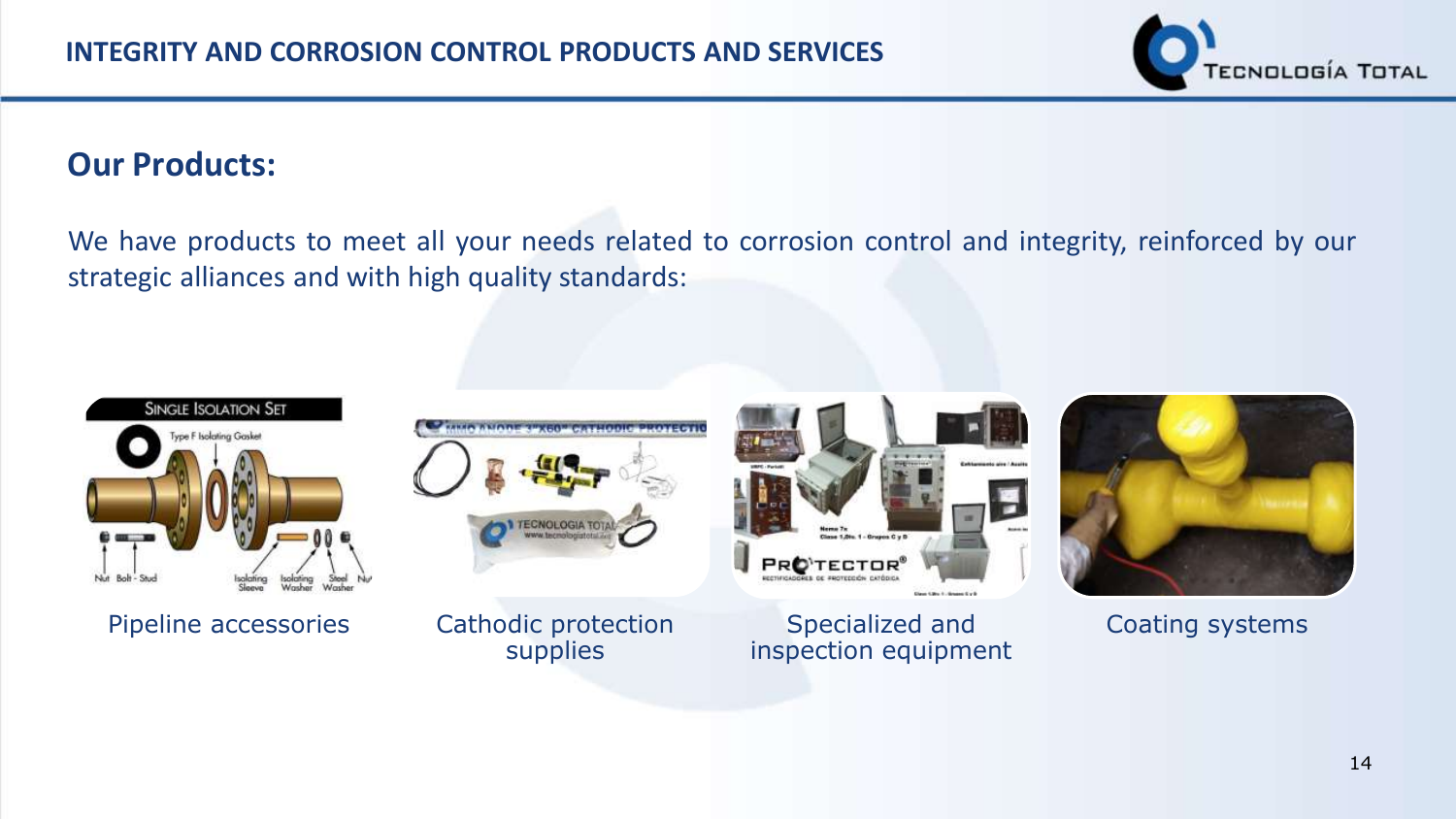

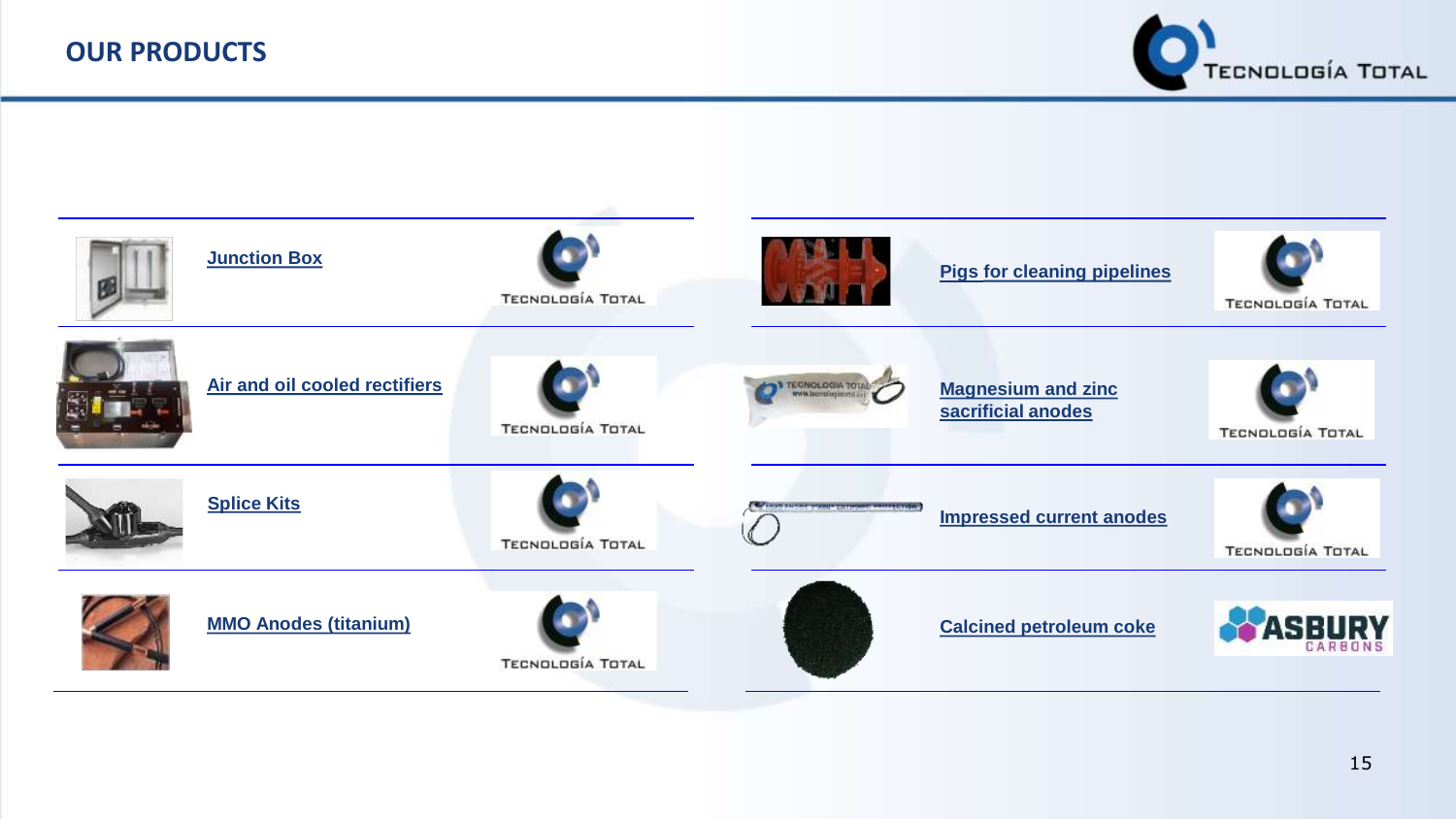

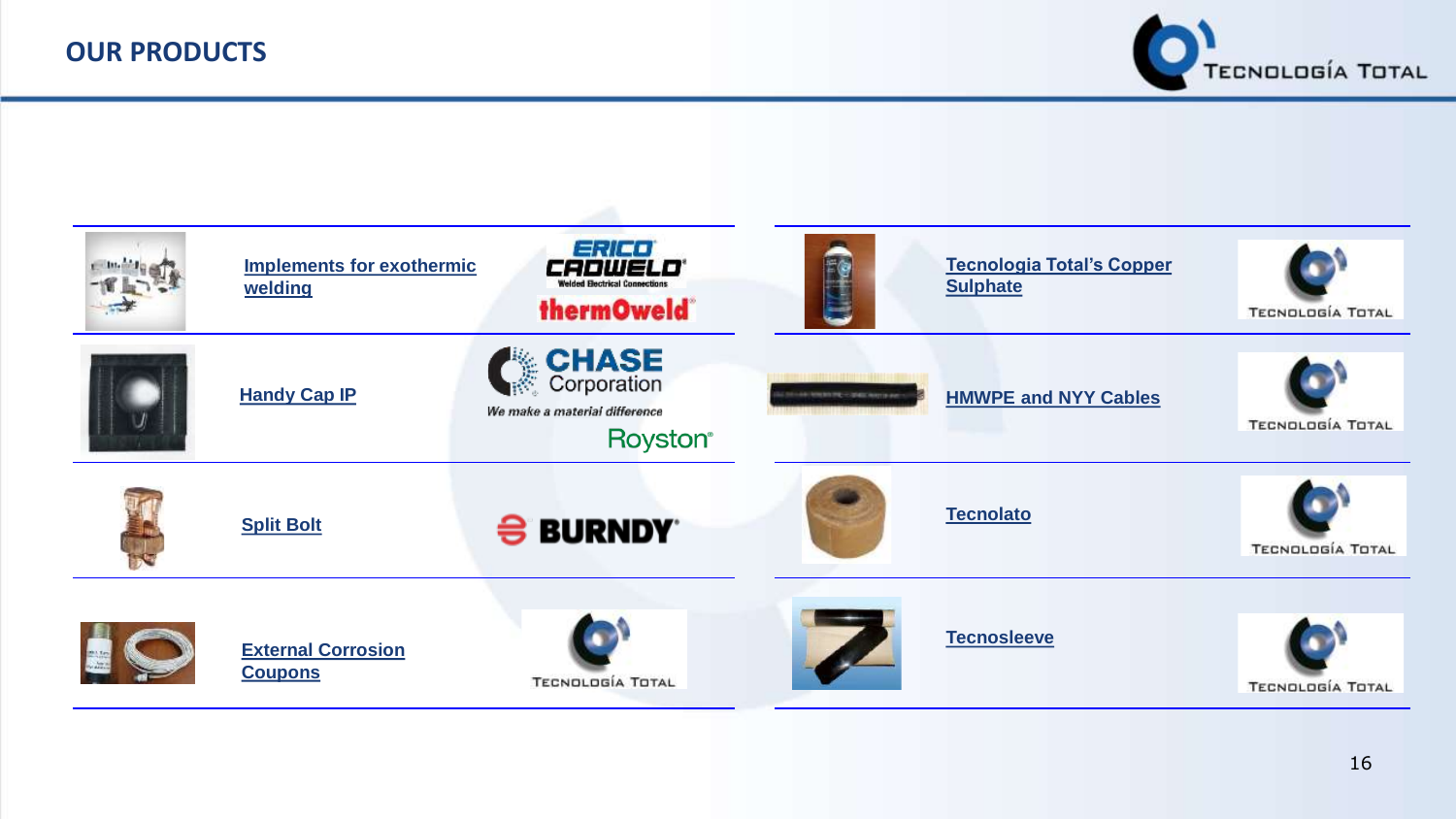

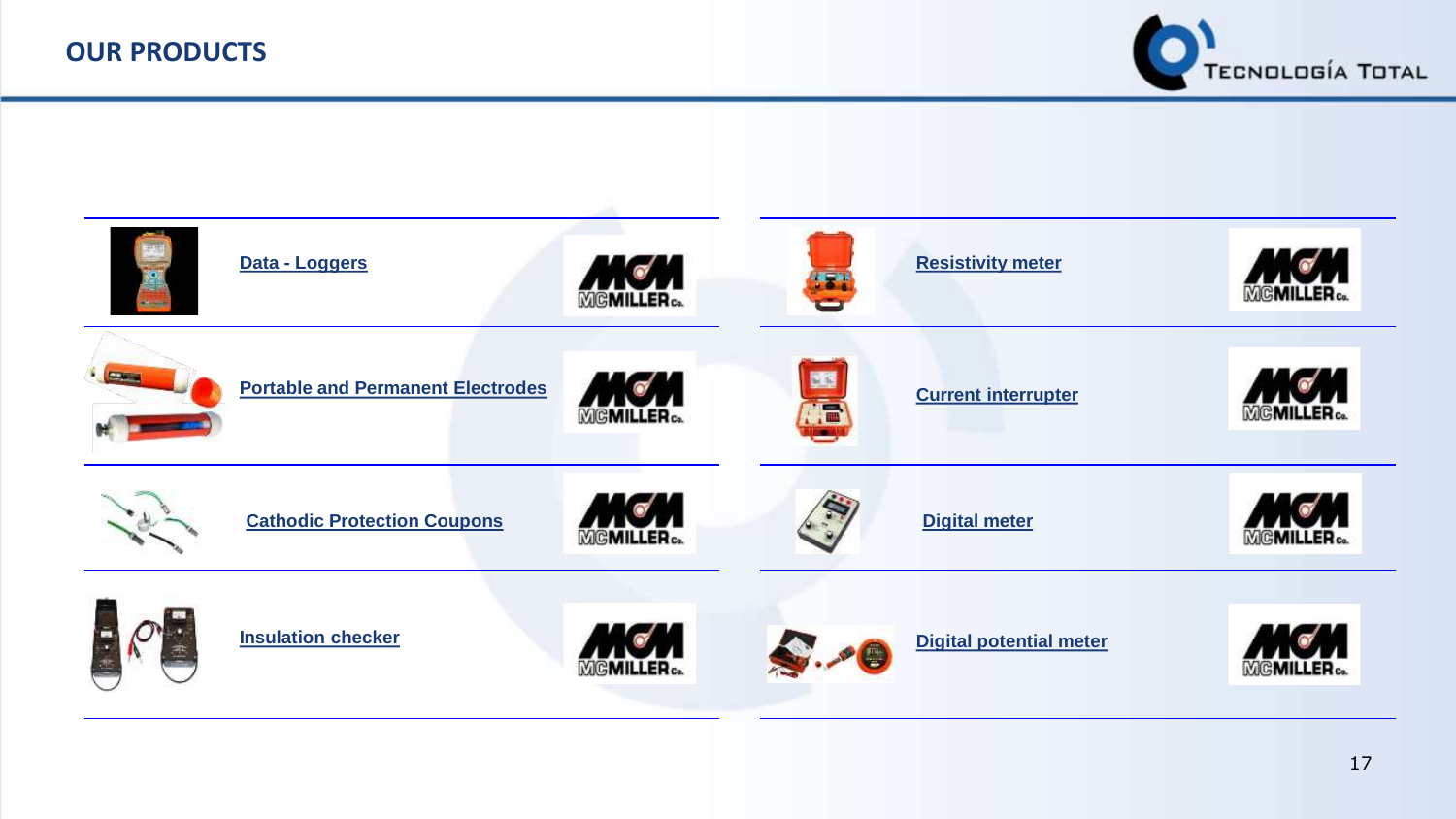#### **OUR PRODUCTS**



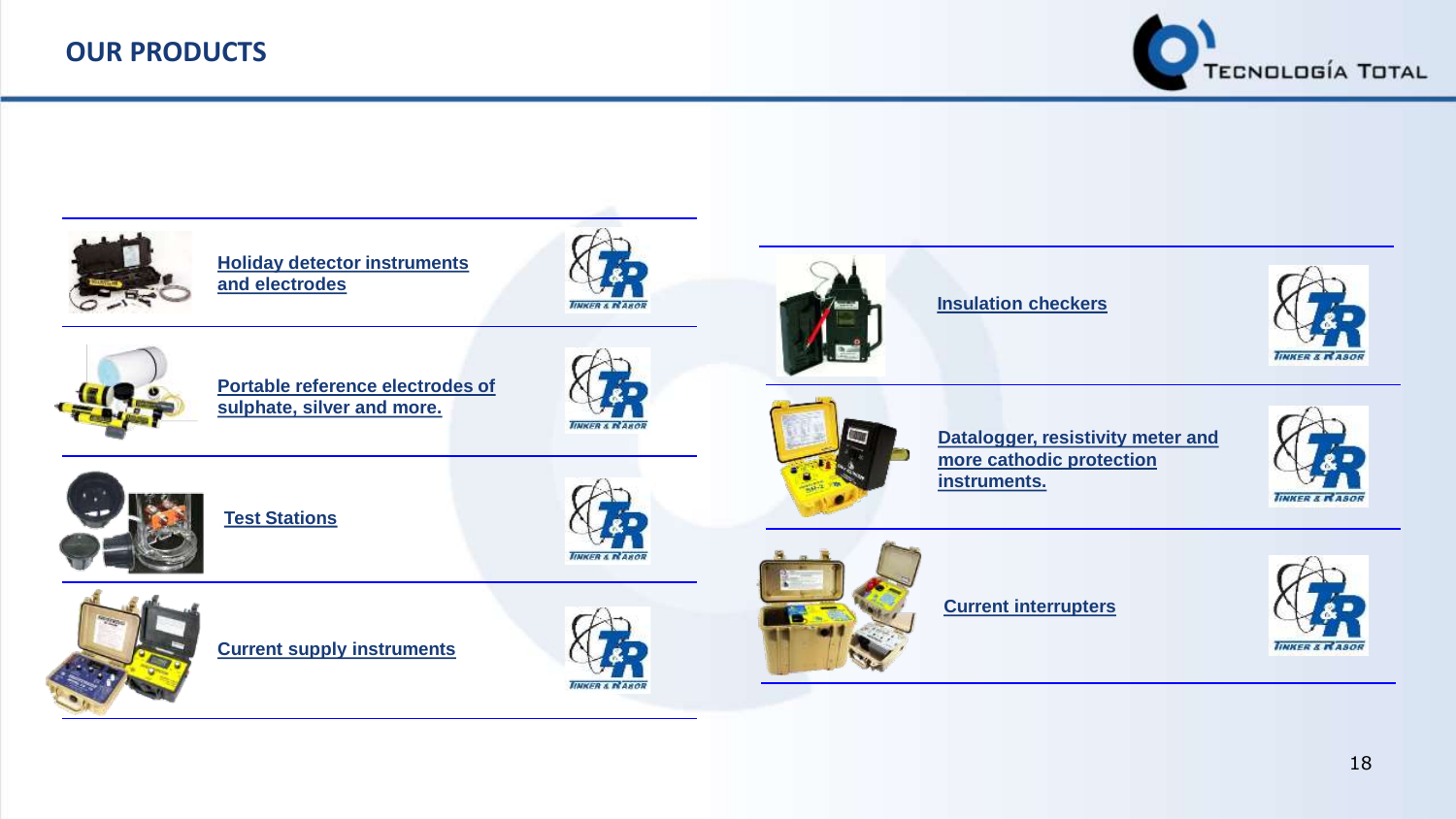#### **OUR PRODUCTS**



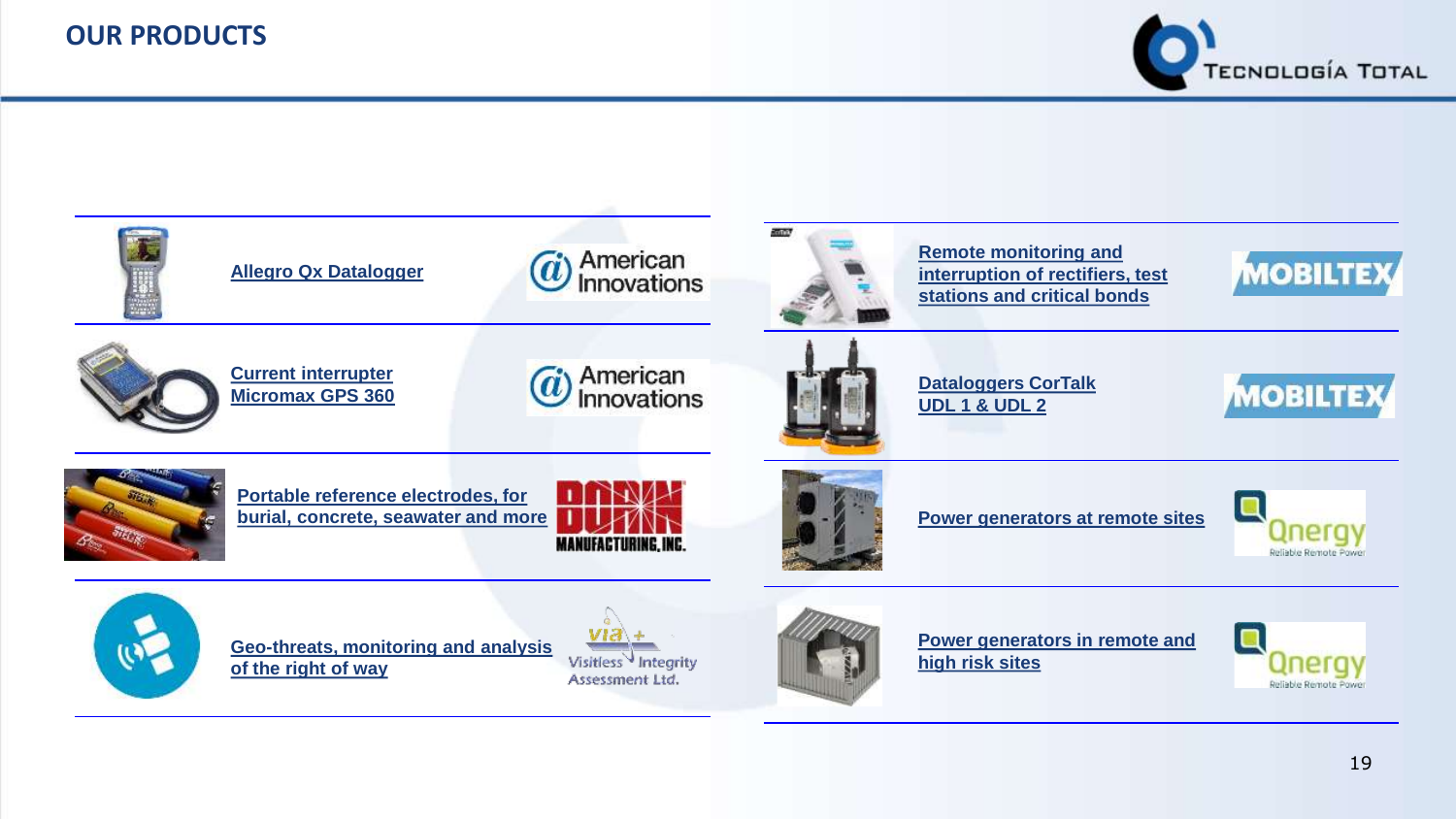

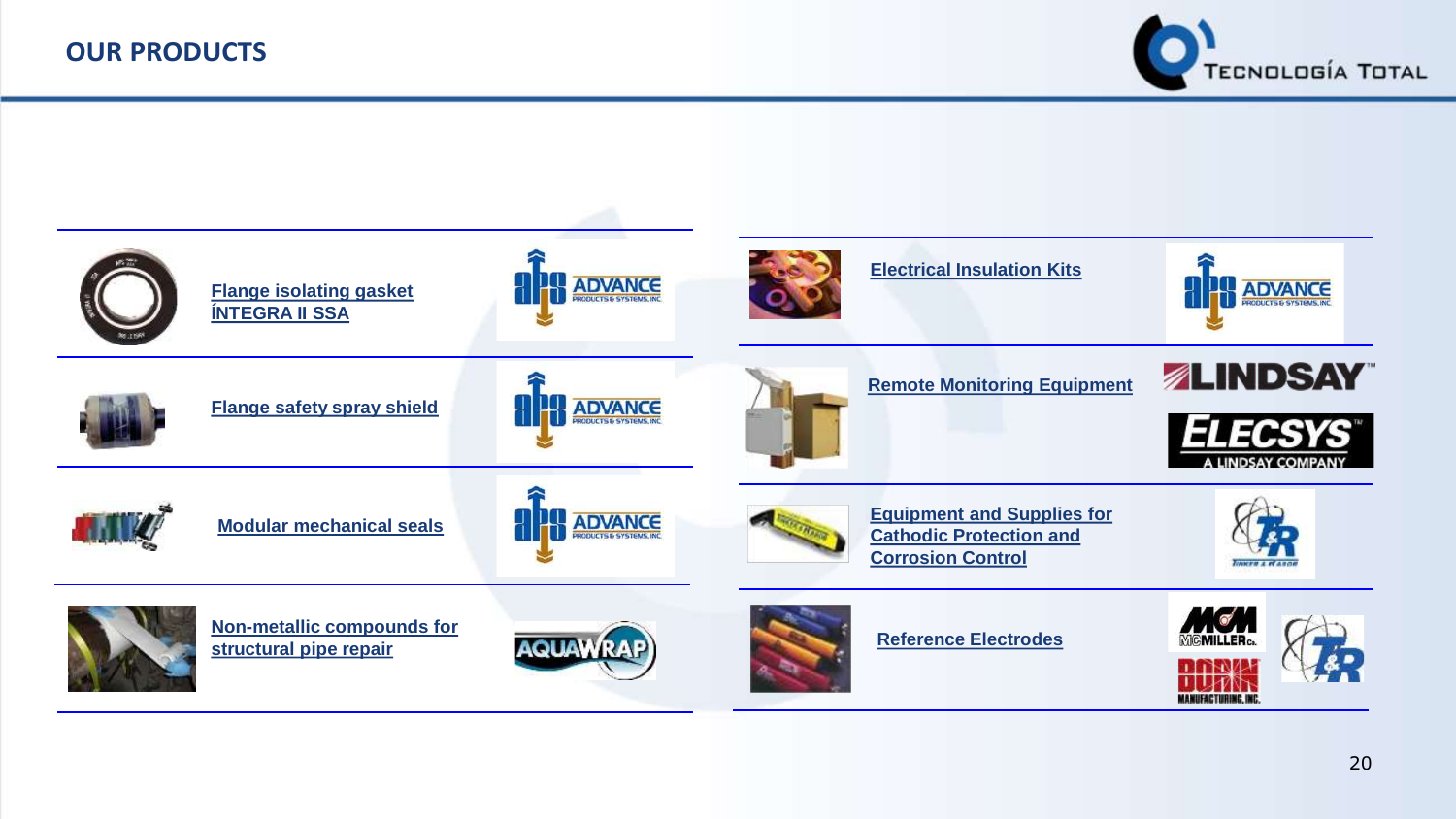

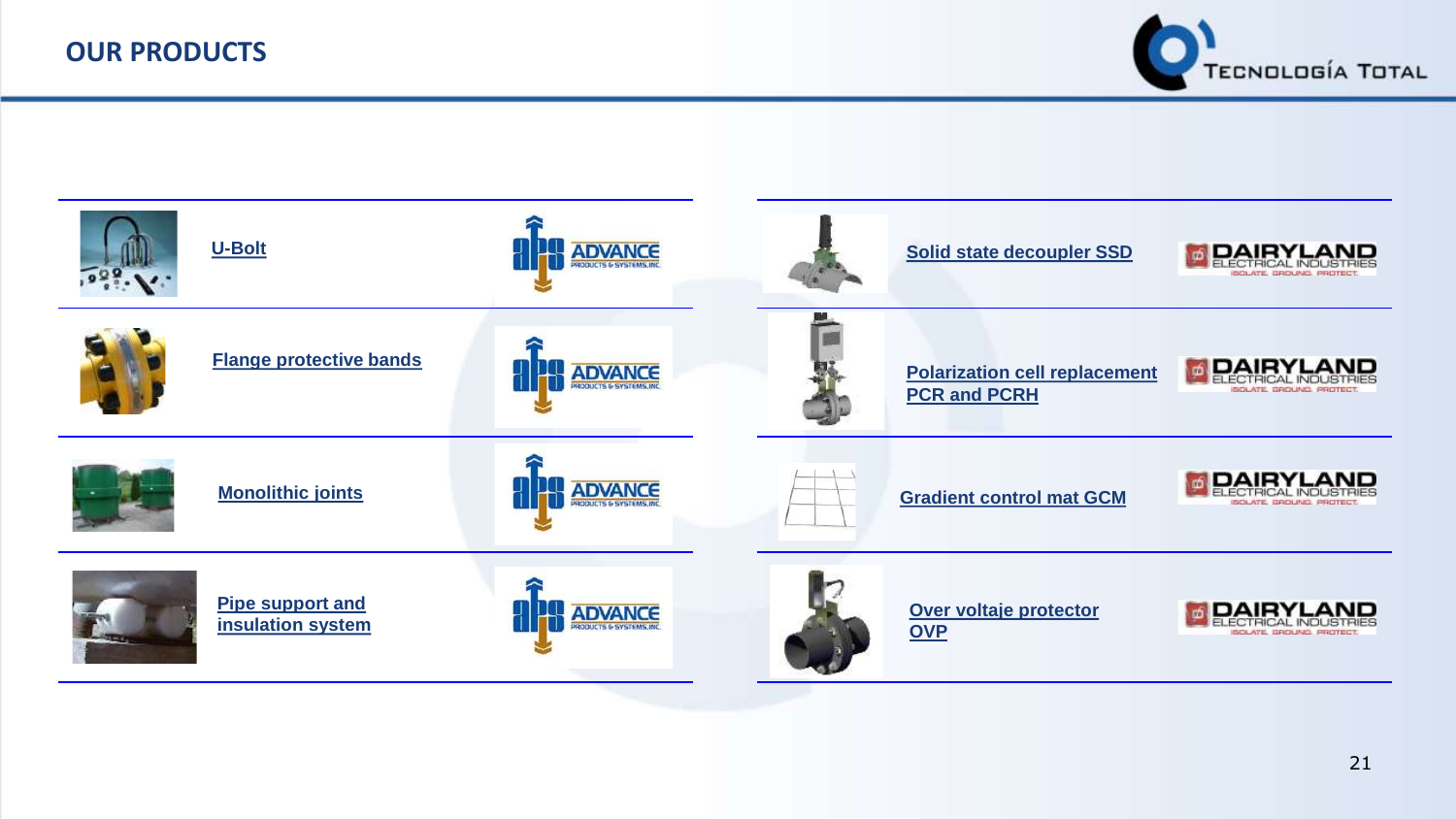

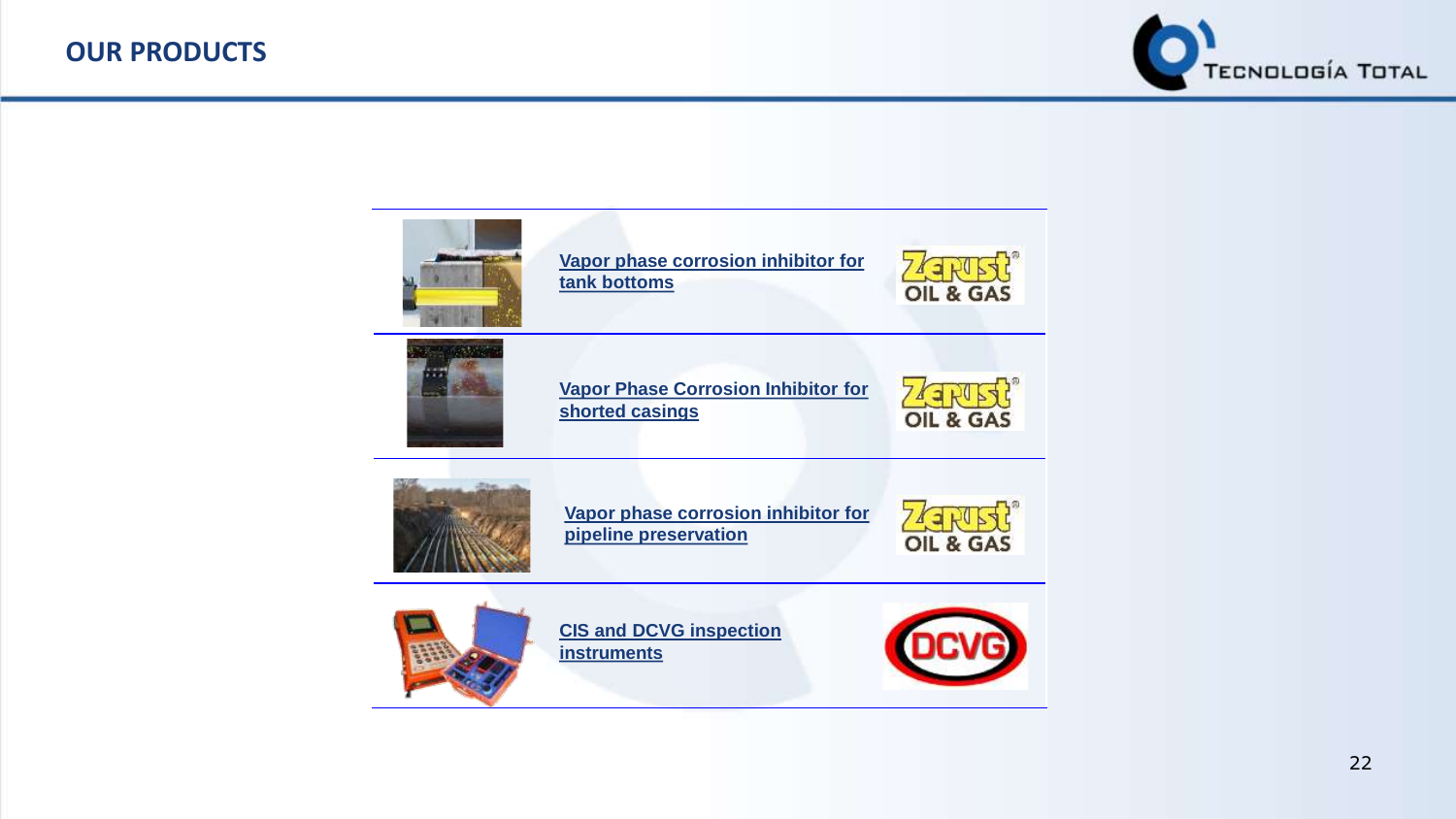

## **Coatings**

TECNOLOGÍA TOTAL is please to present the official launch of its two coating brands: **tecnolato** y **tecnosleeve**. Additionally, we have trained professionals in every level of the NACE Coating Inspector Program – CIP to assist you with the selection, inspection, installation and maintenance of your coating systems.

# tecnolato

The tecnolato coating system is specially designed for the protection of aerial, buried and submerged pipelines and accessories. This system consists of a tecnolatoprimer layer, a tecnolato-tape layer and a finishing layer for mechanical protection with tecnolato-shield (polyethylene tape with butyl adhesive); It is also possible as a finishing alternative to apply tecnolatorockshield (polyethylene mesh) that provides greater protection to the pipeline when the cover contains thick material.

## tecnosleeve

The tecnosleeve coating system is specially designed for the protection of pipelines, curves, elbows and, in general, buried and/or submerged accessories. This system consists of a first barrier of tecnosleeve-epoxy and a second layer of tecnosleeve (thermo-shrinkable sleeve) of high adhesion and impermeability that makes the ideal system for the protection of the corrosion of ducts and welded joints with an excellent adhesion in transition zones with 3-layer PP and generally epoxies.